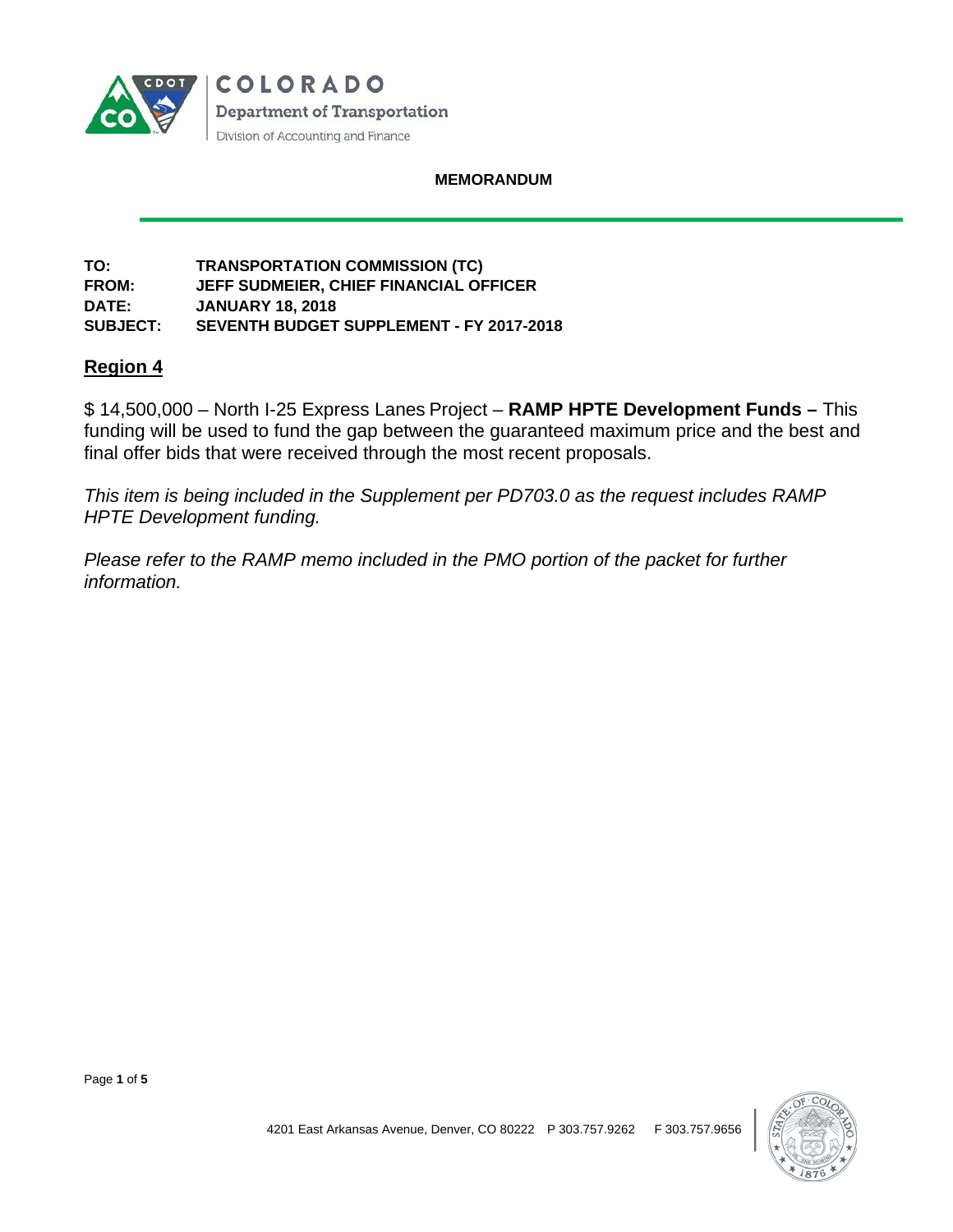|                            | Seventh Supplement FY 2018 Budget                                                                         |               |                |                       |
|----------------------------|-----------------------------------------------------------------------------------------------------------|---------------|----------------|-----------------------|
| <b>Transaction</b><br>Date | <b>Transaction Description</b>                                                                            | <b>Amount</b> | <b>Balance</b> | Reference<br>Document |
|                            |                                                                                                           |               |                |                       |
| June- $17$                 | Ending Balance 12S17<br>Balance 1S18                                                                      |               | \$81,939,976   |                       |
| July- $17$                 |                                                                                                           |               | \$40,013,000   |                       |
| August-17                  | Balance 2S18                                                                                              |               | \$37,956,053   |                       |
| September-17               | Balance 3S18                                                                                              |               | \$37,357,901   |                       |
| October-17                 | Balance 4S18                                                                                              |               | \$37,463,470   |                       |
| November-17                | Balance 5S18                                                                                              |               | \$37,299,021   |                       |
| December-17                | Pending Balance 6S18                                                                                      |               | \$37,370,522   |                       |
|                            | State match for ER permanent repair projects<br><sup>S</sup>                                              | (2,344,537)   |                | Multiple              |
| January-18                 | Pending Balance 7S18                                                                                      |               | \$35,025,985   |                       |
|                            | <b>Transportation Commission Program Reserve Fund Reconciliation</b><br>Seventh Supplement FY 2018 Budget |               |                |                       |
| <b>Transaction</b>         |                                                                                                           |               |                | Reference             |
| Date                       | <b>Transaction Description</b>                                                                            | <b>Amount</b> | <b>Balance</b> | Document              |
| July- $17$                 | Balance 1S18                                                                                              |               | \$83,431,059   |                       |
| August-17                  | Balance 2S18                                                                                              |               | \$22,881,059   |                       |
| September-17               | Balance 3S18                                                                                              |               | \$81,519,084   |                       |
| October-17                 | Balance 4S18                                                                                              |               | \$76,566,077   |                       |
| November-17                | Balance 5S18                                                                                              |               | \$76,266,077   |                       |
| December-17                | Pending Balance 6S18                                                                                      |               | \$129,266,077  |                       |

#### **Transportation Commission Contingency Reserve Fund Reconciliation Seventh Supplement FY 2018 Budget**

*No requests to report this month* NA January-18 *Pending Balance 7S18* **\$129,266,077**

#### **Transportation Commission Contingency Snow & Ice Fund Reconciliation Seventh Supplement FY 2018 Budget**

| <b>Transaction</b> |                                |              |                | Reference       |
|--------------------|--------------------------------|--------------|----------------|-----------------|
| Date               | <b>Transaction Description</b> | Amount       | <b>Balance</b> | <b>Document</b> |
|                    | <b>FY18 Budget Allocation</b>  | \$10,000,000 |                | 1000240904      |
| $July-17$          | Balance 1S18                   |              | \$10,000,000   |                 |
| August-17          | Balance 2S18                   |              | \$10,000,000   |                 |
| September-17       | Balance 3S18                   |              | \$10,000,000   |                 |
| October-17         | Balance 4S18                   |              | \$10,000,000   |                 |
| November-17        | Balance 5S18                   |              | \$10,000,000   |                 |
| December-17        | Balance 6S18                   |              | \$10,000,000   |                 |
| January-18         | Balance 7S18                   |              | \$10,000,000   |                 |

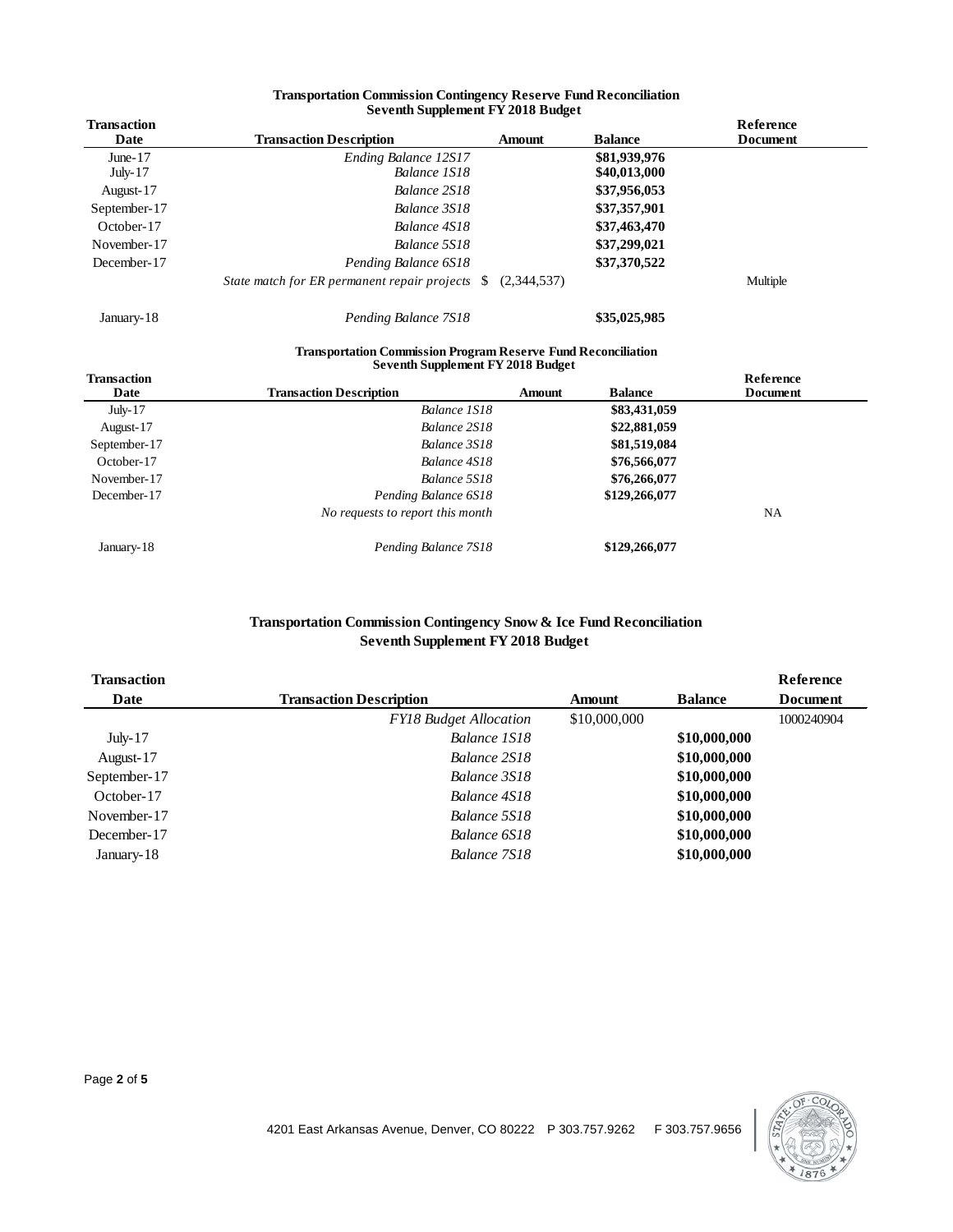# **Transportation Commission Contingency RAMP Reserve Seventh Supplement FY 2018 Budget**

| <b>Transaction</b> |                                             |               |                |
|--------------------|---------------------------------------------|---------------|----------------|
| Date               | <b>Transaction Description</b>              | <b>Amount</b> | <b>Balance</b> |
| June- $17$         | Rollforward Balance 12S17                   |               | \$119,839      |
| July- $17$         | Balance 1S18                                |               | \$119,839      |
| August-17          | Balance 2S18                                |               | \$119,839      |
| September-17       | Balance 3S18                                |               | \$119,839      |
|                    | I-25 / Arapahoe Interchange ROW Acquisition | \$119,839     |                |
| October-17         | Balance 4S18                                |               | \$0            |
| November-17        | Balance 5S18                                |               | \$0            |
| December-17        | Balance 6S18                                |               | \$0            |
| January-18         | Balance 7S18                                |               | \$0            |
|                    |                                             |               |                |

#### **Transportation Commission Contingency Reserve Fund**

**Emergency and Permanent Repairs-Nonparticipating costs and state match**

| September 11, 2013 Flood Related Monthly Activity                           |                |                  |                          |       |                                                                        |                |    |                   |          |
|-----------------------------------------------------------------------------|----------------|------------------|--------------------------|-------|------------------------------------------------------------------------|----------------|----|-------------------|----------|
|                                                                             | <b>State</b>   |                  |                          |       | <b>Total Budget</b>                                                    |                |    |                   |          |
| Reg                                                                         | <b>Highway</b> | <b>Mileposts</b> |                          |       | <b>Project Description</b>                                             | County         |    | <b>TCCRF</b>      | projCode |
|                                                                             | 072A           | 12.500           |                          |       | 24.450 SH 72 Coal Creek Canyon Permanent Flood Repair                  | Jefferson      | \$ | (97,084)          | 20334    |
|                                                                             | 025A           | 154.500          |                          |       | 155.500 I-25 MP 155 Monument Creek Branch Re-construct Wingwalls       | El Paso        | \$ | (34, 782)         | 22311    |
| 4                                                                           | 007A           | 1.000            | $\overline{\phantom{a}}$ |       | 10.750 SH-7 South of Estes Park Re-surfacing and Roadside Improvements | Larimer        | \$ | (132,030)         | 21088    |
| 4                                                                           | 144A           | 4.500            | $\sim$                   | 7.000 | SH 144 E and W of Goodrich Flood Repairs                               | Morgan         | \$ | (1,858,680)       | 20254    |
| 4                                                                           | 034A           | 65.000           | $\sim$                   |       | 88.000 US 34 Big Thompson Canyon                                       | Larimer        | S  | (107, 580)        | 22348    |
| 4                                                                           | 034A           | 75.200           |                          |       | 76.700 US 34 Big Thompson Canyon River and Revetment Work              | Larimer        | \$ | (32, 413)         | 22349    |
| 4                                                                           | 055A           | 0.000            |                          | 1.500 | SH 55, SH 59, and SH 385 Permanent Flood Repairs                       | Logan          | \$ | (81,968)          | 20257    |
|                                                                             |                |                  |                          |       |                                                                        |                |    |                   |          |
|                                                                             |                |                  |                          |       | Total                                                                  |                |    | $$$ $(2,344,537)$ |          |
|                                                                             |                |                  |                          |       | <b>Spring 2015 Flood Related Monthly Activity</b>                      |                |    |                   |          |
|                                                                             | <b>State</b>   |                  |                          |       | <b>Total Budget</b>                                                    |                |    |                   |          |
| Reg                                                                         | <b>Highway</b> |                  | <b>Mileposts</b>         |       | <b>Project Description</b>                                             | County         |    | <b>TCCRF</b>      | projCode |
|                                                                             |                |                  |                          |       |                                                                        |                | \$ |                   |          |
|                                                                             |                |                  |                          |       |                                                                        |                |    |                   |          |
|                                                                             |                |                  |                          |       | Total                                                                  |                | \$ |                   |          |
|                                                                             |                |                  |                          |       |                                                                        |                |    |                   |          |
| <b>Grand Total TCCRF Activity for Emergency Relief Since Last Reporting</b> |                |                  |                          |       |                                                                        | \$ (2,344,537) |    |                   |          |

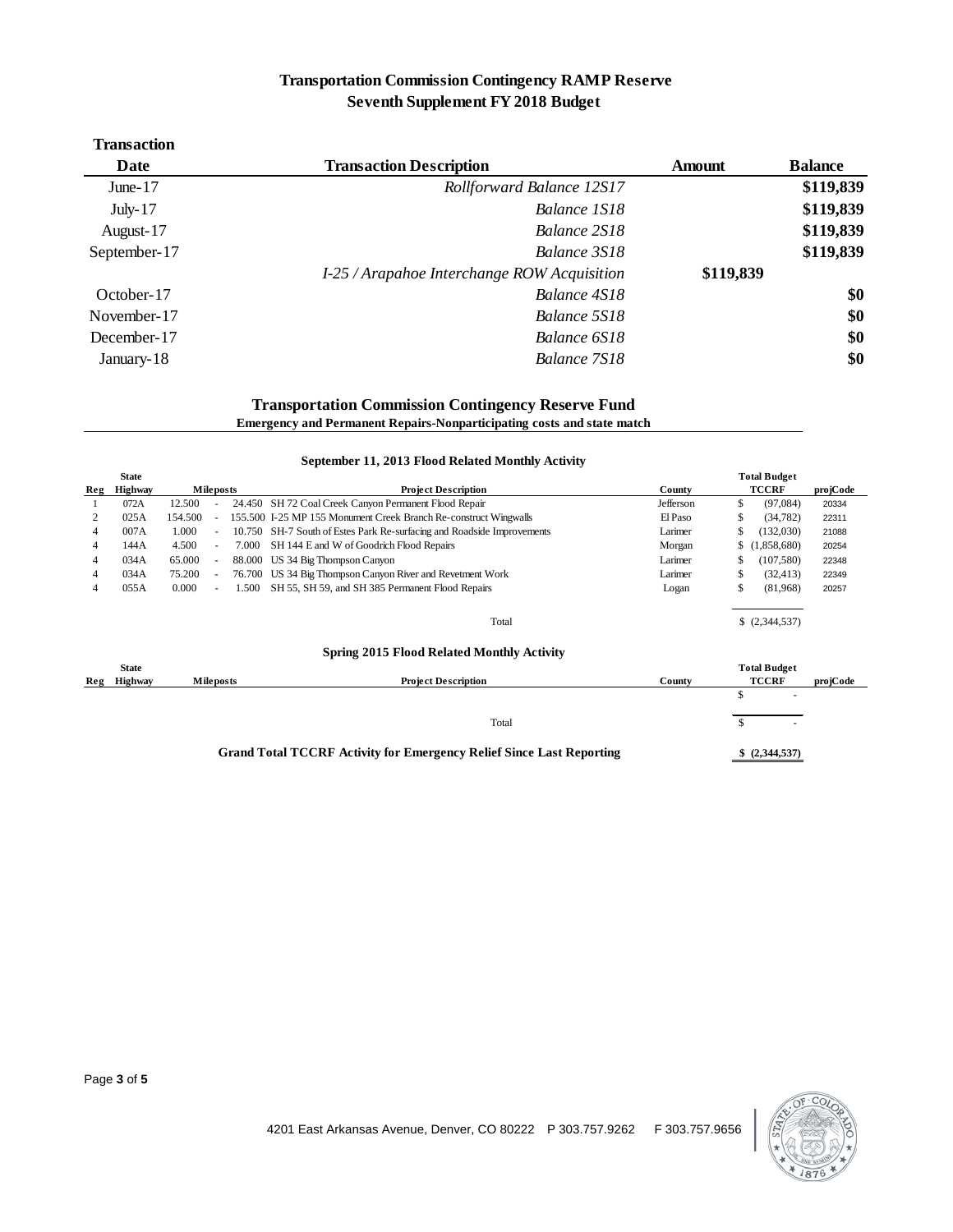| FY 2017-2018 Contingency Reserve Fund Balance Projection (TCC)  |                                      |                      |  |  |  |  |
|-----------------------------------------------------------------|--------------------------------------|----------------------|--|--|--|--|
| December                                                        | \$37,370,522                         |                      |  |  |  |  |
| TC Contingency Balance (Emergencies)                            |                                      |                      |  |  |  |  |
| <b>Pending Requests:</b>                                        |                                      |                      |  |  |  |  |
| State match for ER permanent repair projects                    |                                      | (\$2,344,537)        |  |  |  |  |
| Pending January                                                 | \$35,025,985                         |                      |  |  |  |  |
| TC Contingency Reserve Balance                                  |                                      |                      |  |  |  |  |
| <b>Projected Outflow:</b>                                       | Low Estimate<br><b>High Estimate</b> |                      |  |  |  |  |
| State Match for Emergency Relief/Permanent Recovery             | (\$2,000,000)                        | (\$5,000,000)        |  |  |  |  |
| State Match for Spring 2015 Floods                              | \$0                                  | (\$2,500,000)        |  |  |  |  |
| Projected FY 2017-2018 YE Contingency Balance                   | \$33,025,985                         | \$27,525,985         |  |  |  |  |
| TCCRF Surplus (Deficit) to Reach \$40M Balance July 1, 2018     | $(\$6,974,015)$                      | (\$12,474,015)       |  |  |  |  |
|                                                                 |                                      |                      |  |  |  |  |
| FY 2017-2018 Program Reserve Fund Balance Projection (TCI)      |                                      |                      |  |  |  |  |
| December<br>TC Program Reserve Balance                          | \$129,266,077                        |                      |  |  |  |  |
| No requests this month                                          | \$0                                  |                      |  |  |  |  |
| Pending January                                                 |                                      |                      |  |  |  |  |
| TC Program Reserve Fund Balance                                 | \$129,266,077                        |                      |  |  |  |  |
| <b>Projected Outflow:</b>                                       | Low Estimate                         | <b>High Estimate</b> |  |  |  |  |
| FY17-18 Estimated Misc TCCRF Funding Requests                   | (\$10,000,000)                       | (\$10,000,000)       |  |  |  |  |
| <b>Right of Way Acquisitions</b>                                | (\$27,100,000)                       | (\$34,900,000)       |  |  |  |  |
| US 550/US160 FASTLANE Grant Match (Potential funding from SB17- | \$0                                  |                      |  |  |  |  |
| 267 Rev.)                                                       |                                      | (\$54,000,000)       |  |  |  |  |
|                                                                 |                                      |                      |  |  |  |  |
| FY 2018-2019 MS4 Water Quality Work Required by EPA             | (\$3,500,000)                        | (\$3,500,000)        |  |  |  |  |
| ADA Program FY19 Reimbursement                                  | (\$20,000,000)                       | (\$20,000,000)       |  |  |  |  |
| Projected Inflow:                                               | <b>High Estimate</b>                 | Low Estimate         |  |  |  |  |
|                                                                 | \$0                                  | \$0                  |  |  |  |  |